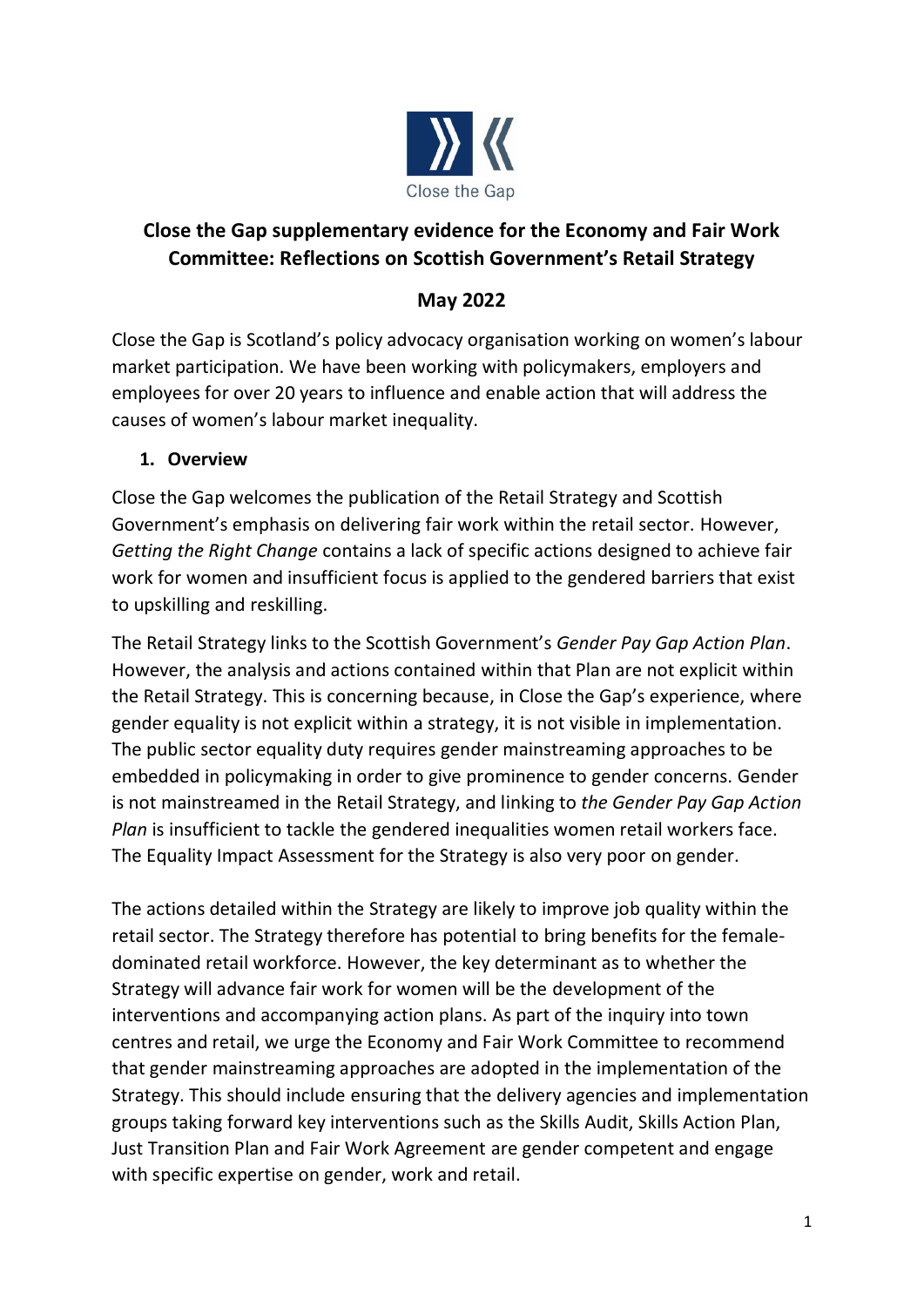#### **2. Promoting fair work for women in retail**

The Strategy states that 'embedding Fair Work is an important contributor in addressing inclusion and diversity in the workplace and bolstering equalities.' However, the current fair work policy framework and supporting employer tools do not afford sufficient attention to gender equality and are thus unlikely to enable retail employers to operationalise fair work for women. Close the Gap's recent response to the Scottish Government's consultation on becoming a fair work nation highlighted that fair work policy development must be better gendered if it is to create change for women in Scotland.<sup>1</sup> This means prioritising action on women's low pay; gendered barriers to upskilling and reskilling support; continued insecure and precarious working practices; unequal pay; and harassment, including sexual harassment.

The actions relating to the delivery of fair work must, therefore, have a focus on gender equality within implementation. Without such a focus, efforts to embed fair work within the sector will have only a marginal impact in terms of promoting equalities. We welcome that flexible working, action on the gender pay gap and equal pay reviews are listed as considerations for the Fair Work Agreement. However, gender equality must be integrated in the Fair Work Agreement if it is to promote change for women in retail. It is important that the implementation group is gender competent and engages with expertise on gender, work and retail.

The Strategy does not engage with the issue of sexual harassment, despite a 2019 survey from USDAW finding that 70% of women working in retail had experienced sexual harassment at work. <sup>2</sup> Evidence also points to poor employment practice on sexual harassment in the sector, with two-thirds of women who had experienced sexual harassment not reporting this to their employer.<sup>3</sup> Sexual harassment is a form of violence against women, a violation of women's rights, and a contributing factor in the gender pay gap. Tackling sexual harassment in the retail sector should therefore be a core aspect of the Fair Work Agreement with clear actions for employers to develop and implement a robust sexual harassment policy that recognises the gendered experience of sexual harassment, and take steps to prevent sexual harassment in the workplace.

<sup>&</sup>lt;sup>1</sup> Close the Gap (2022) *Response to Scottish Government consultation on becoming a fair work nation available* a[t https://www.closethegap.org.uk/content/resources/Close-the-Gap-response-to-the-Scottish-Governments](https://www.closethegap.org.uk/content/resources/Close-the-Gap-response-to-the-Scottish-Governments-consultation-on-Becoming-a-fair-work-nation---December-2021.pdf)[consultation-on-Becoming-a-fair-work-nation---December-2021.pdf](https://www.closethegap.org.uk/content/resources/Close-the-Gap-response-to-the-Scottish-Governments-consultation-on-Becoming-a-fair-work-nation---December-2021.pdf)

<sup>&</sup>lt;sup>2</sup> Van-de-Peer, Hannah (2021) 'The grim reality of sexual harassment for shop workers', Vice, 1<sup>st</sup> July 2021 available at <https://www.vice.com/en/article/qj8z5v/the-grim-reality-of-sexual-harassment-for-shop-workers>  $3$  Ibid.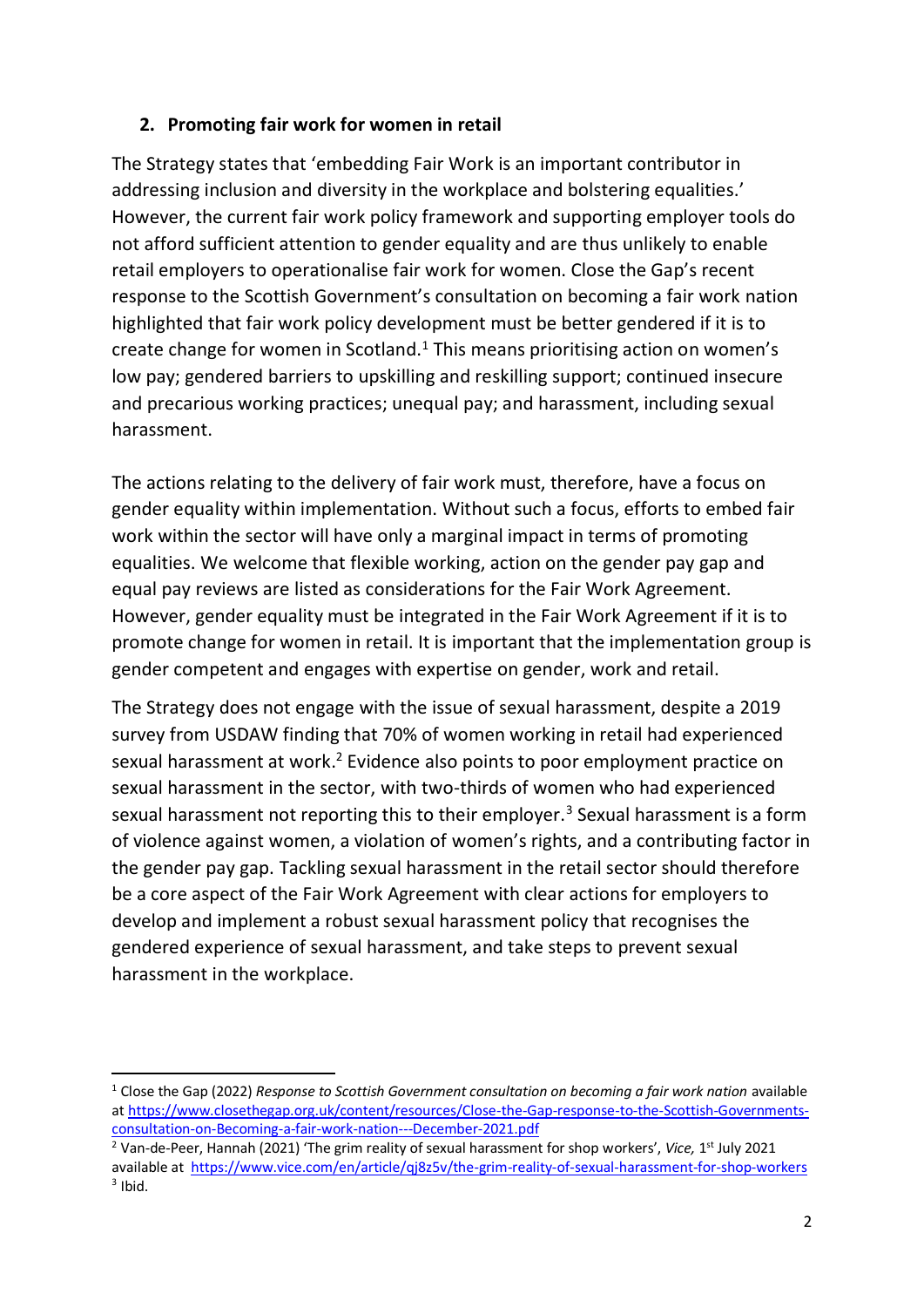### **3. Unequal pay**

The issue of equal pay in the retail sector is particularly pertinent to the current context, with a number of high profile equal pay challenges emerging in the retail sector as women shopfloor workers in supermarkets pursue equal pay claims comparing themselves to male warehouse staff.

Research commissioned by the Scottish Government on international mechanisms to revalue women's low-paid work recommended that, once these legal proceedings are finalised, Scottish Government should prepare to support the large supermarkets and unions in implementing job evaluation across the sector.<sup>4</sup> The report recommended that this could be reflected in Scottish Government's Retail Strategy. While the need for employers to conduct equal pay reviews is mentioned in the context of the Fair Work Agreement, a wider commitment to supporting job evaluation in the sector is not visible within the strategy. This is a missed opportunity for the Scottish Government to commit to equal pay for women, and to position this within the wider ambition of fair work in the retail sector.

### **4. Gender-sensitive skills and training support**

The Strategy outlines a number of actions relating to skills and training including a Skills Audit and Skills Action Plan. The Strategy notes that there will be a two-fold approach to upskilling and reskilling:

- upskilling those who remain in the sector to build on their existing experience and capabilities and to assist them to transition into new or different roles; and
- reskilling for those who move to work to work in different sectors as a result of declining or changing retail opportunities.

As women's employment is expected to be negatively impacted by structural changes in the sector, it is vital that gender equality considerations are mainstreamed into both of these approaches to ensure that policy and programmes meet women's needs. For example, sectoral shifts such as the rising prominence of online retail and automation are likely to create jobs in male-dominated roles such as logistics, fulfilment and technical roles associated with online sales. By contrast, women's concentration in customer-facing roles places them at greater risk of job disruption. This necessitates gender-sensitive upskilling and reskilling support.

<sup>4</sup> Scottish Government (2021) *International Mechanisms to Revalue Women's Work: Research exploring and evaluating international mechanisms that aim to revalue or result in the revaluation of women's work¸ available at[: https://www.gov.scot/publications/international-mechanisms-revalue-womens-work-research](https://www.gov.scot/publications/international-mechanisms-revalue-womens-work-research-exploring-evaluating-international-mechanisms-aim-revalue-result-revaluation-womens-work/)[exploring-evaluating-international-mechanisms-aim-revalue-result-revaluation-womens-work/](https://www.gov.scot/publications/international-mechanisms-revalue-womens-work-research-exploring-evaluating-international-mechanisms-aim-revalue-result-revaluation-womens-work/)*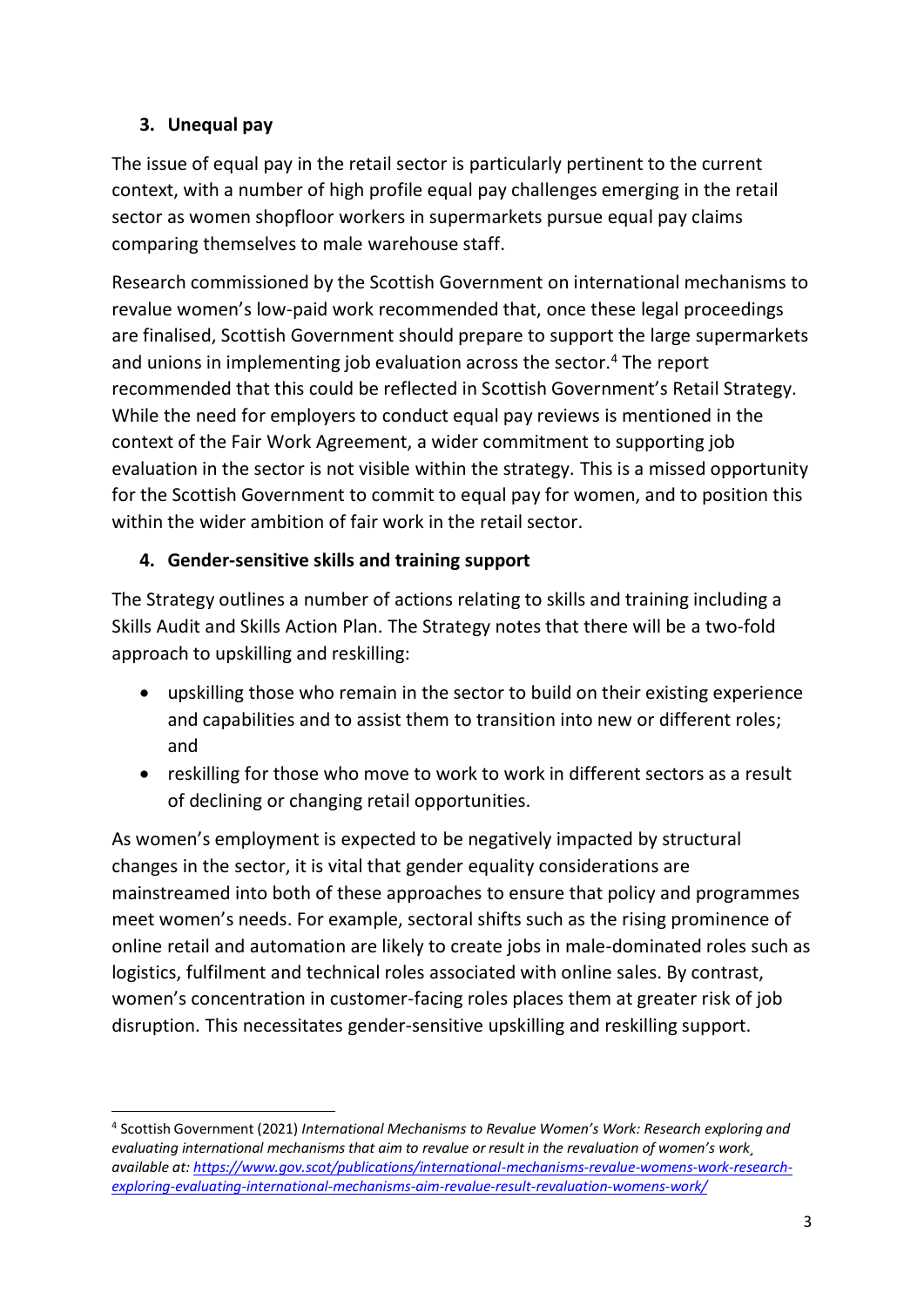The Retail Strategy does not acknowledge the implications of the expected structural changes on women's employment. The sections of the Plan focused on upskilling and reskilling are also not well-gendered. It is critical that the skills interventions developed as part of this Strategy take account of the well-evidenced gendered barriers to skills and training. Across the Scottish labour market, women are less likely to have access to training, particularly women working in low-paid part-time jobs<sup>5</sup>; less likely to undertake training that will enable them to progress or secure a pay rise; and more likely to have to do training in their own time and to contribute towards the cost.<sup>6</sup>

The Strategy continues to rely on pre-existing skills interventions such as Individual Training Accounts (ITAs) and the Flexible Workforce Development Fund (FWDF). These interventions are not well-gendered and there is little evidence that they are addressing the barriers to women's progression or women's in-work poverty. They are also unlikely to enable women who currently work in customer facing roles to transition into male-dominated retail jobs that are expected to grow as a result of sectoral shifts. The interventions are also extremely unlikely to enable women to move from retail into high-growth sectors in the wider economy, including the priority green sectors identified in the Climate Emergency Skills Action Plan. As a result, continual reliance on these interventions will reinforce women's labour market inequality. Gender-blind skills initiatives entrench the occupational segregation that characterises Scotland's education and skills pipeline, funnelling women into low-paid, undervalued jobs and sectors.

Skills interventions developed as part of this Strategy need to integrate gender, and be designed to take account of, for example, women's greater propensity to have caring roles, gender stereotyping, and should challenge occupational segregation as a central aim.

#### **5. Alignment with wider policies and strategies**

The Retail Strategy is underpinned by a number of Scottish Government strategies including the National Strategy on Economic Transformation (NSET) and the Covid Recovery Strategy. The Strategy states that the retail Industry Leadership Group will 'focus on the delivery of the actions in the NSET that will directly support the retail sector'. However, Close the Gap is concerned that this will mean that any focus on gender equality will be further diluted as the NSET is not well-gendered and it is very unlikely to be transformative for women's experiences of the economy.

<sup>5</sup> House of Commons Women and Equalities Committee (2016) *Inquiry into the gender pay gap* <sup>6</sup> Aldrige, Fiona and Corin Egglestone, (2015) Learning, Skills and Progression at Work: Analysis from the 2015 adult participation in learning survey, UK Commission for Employment and Skills